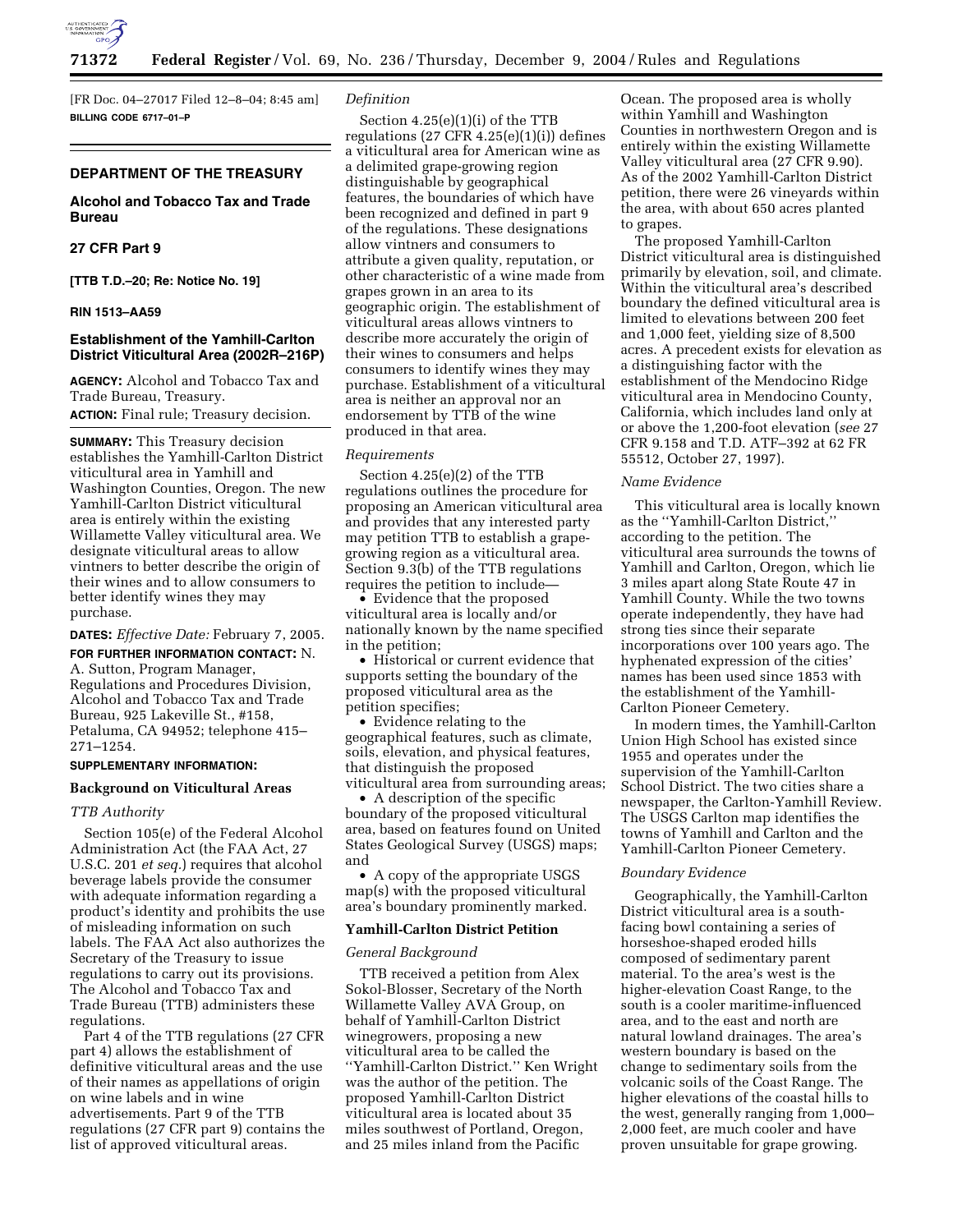At the viticultural area's southwestern boundary, the area's almost purely sedimentary parent material changes to a mix of basalt, slate, and sedimentary material. The southern boundary transitions to a valley floor that contains deep soils composed of Willamette silts. The frost-prone nature of this lower elevation region, combined with its high soil permeability and fertility, makes it unsuitable for production of quality vinifera grape varieties.

Abbey and Kuehne Roads serve as the Yamhill-Carlton District viticultural area's eastern border and mark the change from its sedimentary soils to the volcanic soils of the Dundee Hills. Millican Creek, a natural drainage between the viticultural area and the Dundee Hills, runs along this boundary line, flowing from north to south and eventually joining the Yamhill River near the town of Lafayette. Chehalem Creek's drainage system separates the Yamhill-Carlton District from Ribbon Ridge and the Chehalem Mountains to the northeast. The Yamhill-Carlton District's sedimentary soils are generally coarser in texture and subject to more faulting, uplifts, and erosion than the Ribbon Ridge sedimentary soils.

The Wapato Lake Bed, a large, low drainage area on the northeastern boundary of the Yamhill-Carlton District, separates it from the Chehalem Mountains. The soils of these two viticultural regions are vastly different. The Yamhill-Carlton District has highly eroded sedimentary parent material, while the Chehalem Mountains, which lie across the Wapato Lake Bed, have soils formed from wind-blown mixed material and overlying basalt. The northern border of the Yamhill-Carlton District viticultural area coincides with the low elevation Patton Valley with its predominately wind-blown soil.

In modern times, two vineyards can lay claim to being first planted in the Yamhill-Carlton viticultural area. In 1974, Roy and Betty Wahle planted 8 acres of vinifera grapes, and, that same year, Pat and Joe Campbell of Elk Cove Vineyards also planted an 8-acre vineyard. In 1977, Elk Grove Estate produced the first commercial wine in the Yamhill-Carlton area, and, as of 2002, there were 10 commercial wineries in the area.

### *Distinguishing Features*

#### Soils

The most significant feature separating the Yamhill-Carlton District viticultural area from nearby grapegrowing regions is the area's predominant ancient sedimentary soils. Wines made from grapes grown in these sedimentary soils often contain distinct aromatic flavors (coffee, cocoa, anis, cedar, tobacco) not found in the same wine varietals grown in different soils, according to the petition. Also, the petition adds that the wines made from grapes grown in these ancient sedimentary soils are consistently lower in acid than wines made from grapes grown in basaltic or wind-blown soils.

According to ''The Roadside Geology of Oregon'' (David Alt and Donald W. Hyndman), the soils of the Yamhill-Carlton District, formed in the Eocene era, are derived from marine sediments and ocean floor volcanic basalt that have a high water-holding capacity with moderate to high erosion levels. Alan Campbell of NW Vineyards prepared a vineyard soils map of Yamhill County, Oregon, which shows that the western hills of the Yamhill-Carlton District comprise two soils groups, Willakenzie on the lower elevation slopes and Peavine on the upper slopes. Peavine soils dominate the northern section of the viticultural area, while its eastern slopes comprise Wellsdale and Willakenzie soil series.

The sedimentary soils of the Yamhill-Carlton District viticultural area are millions of years older than the soils in the surrounding areas. In contrast, younger volcanic-based soils formed in the Miocene Era dominate in the Eola Hills (south of the Yamhill-Carlton District), Chehalem Mountains (north and east of the Yamhill-Carlton District), and Dundee Hills (southeast of the Yamhill-Carlton District).

The Eola Hills have predominately basalt soil series (Neika, Gelderman, Ritner), which are characterized by their low water capacity, slow permeability, and moderate erosion level. The Chehalem Mountains have a combination of Columbia River basalt, ocean sedimentation, and wind-blown loess derivation soil types. The Dundee Hills contain soils mainly derived from Columbia River basalt lavas (largely based on the Jory series), which are moderately fertile and well drained, with slight to moderate erosion levels. The Ribbon Ridge region, immediately east of the Yamhill-Carlton District viticultural area, also contains primarily sedimentary soils. However, these were formed in the Oligocene Era and are younger, finer, and more uniform than the sedimentary soils of the Yamhill-Carlton District.

The floor of the Willamette Valley, at elevations of 200 feet or below, contains fine-grained soils deposited as a result of the Missoula floods, which occurred 12,000 years ago. These Willamette silt soils have greater depth, fertility, and water-holding capacity than soils of the

viticultural area. The fertility and waterholding capacity of these low-elevation soils extends the vegetative period of the vine and delays the ripening of vines planted in the Willamette valley.

### Elevation

Within the Yamhill-Carlton District viticultural area's boundary, which is described in the regulatory text below, only land from 200 feet to 1,000 feet in elevation is included within the viticultural area. At elevations below 200 feet, the low valley floors are prone to frost. Conversely, at elevations greater than 1,000 feet, the higher terrain is significantly cooler and lacks the necessary heat to properly ripen wine grapes.

### Climate

The climate of the Yamhill-Carlton District viticultural area is distinct from the surrounding areas. It is bordered on the west by the mountains of the Coast Range, which have a colder climate as measured in degree-days (a heat summation obtained by totaling each day's temperature above 50 degrees Fahrenheit during the growing season), and which are unsuitable for production of vinifera wine grape varietals. Also, temperatures in the Yamhill-Carlton District annually average 18.3 days above 90° F, while the Coast Range has only 2 such days, making it a significantly cooler growing area.

The Coast Range is also wetter than the Yamhill-Carlton viticultural area. According to data obtained from the Oregon Climate Service, average rainfall for the Yamhill-Carlton District is 42 inches, while the Coast Range receives between 80 and 110 inches per year.

The regions immediately south of the Yamhill-Carlton area are influenced by the cooling effect of weather systems flowing inland from the Pacific Ocean through the Van Duzer Corridor, a mountain gap in the Coast Range, at Dallas, Oregon. This corridor funnels cooling marine summer breezes east toward Salem, which substantially lowers the average temperature during the growing season. This marine cooling effect quickly dissipates as it moves north towards the Yamhill-Carlton District.

The Yamhill-Carlton District has a 42 inch average annual rainfall, as compared to 49.1 inches for Dallas, Oregon, to the south at the Van Duzer Corridor. Also, Dallas, Oregon, has 51 fewer degree-days than McMinnville, Oregon (which is at the southern border of the Yamhill-Carlton District), and 186 fewer degree-days than Forest Grove, Oregon (which lies 6 miles north of the viticultural area).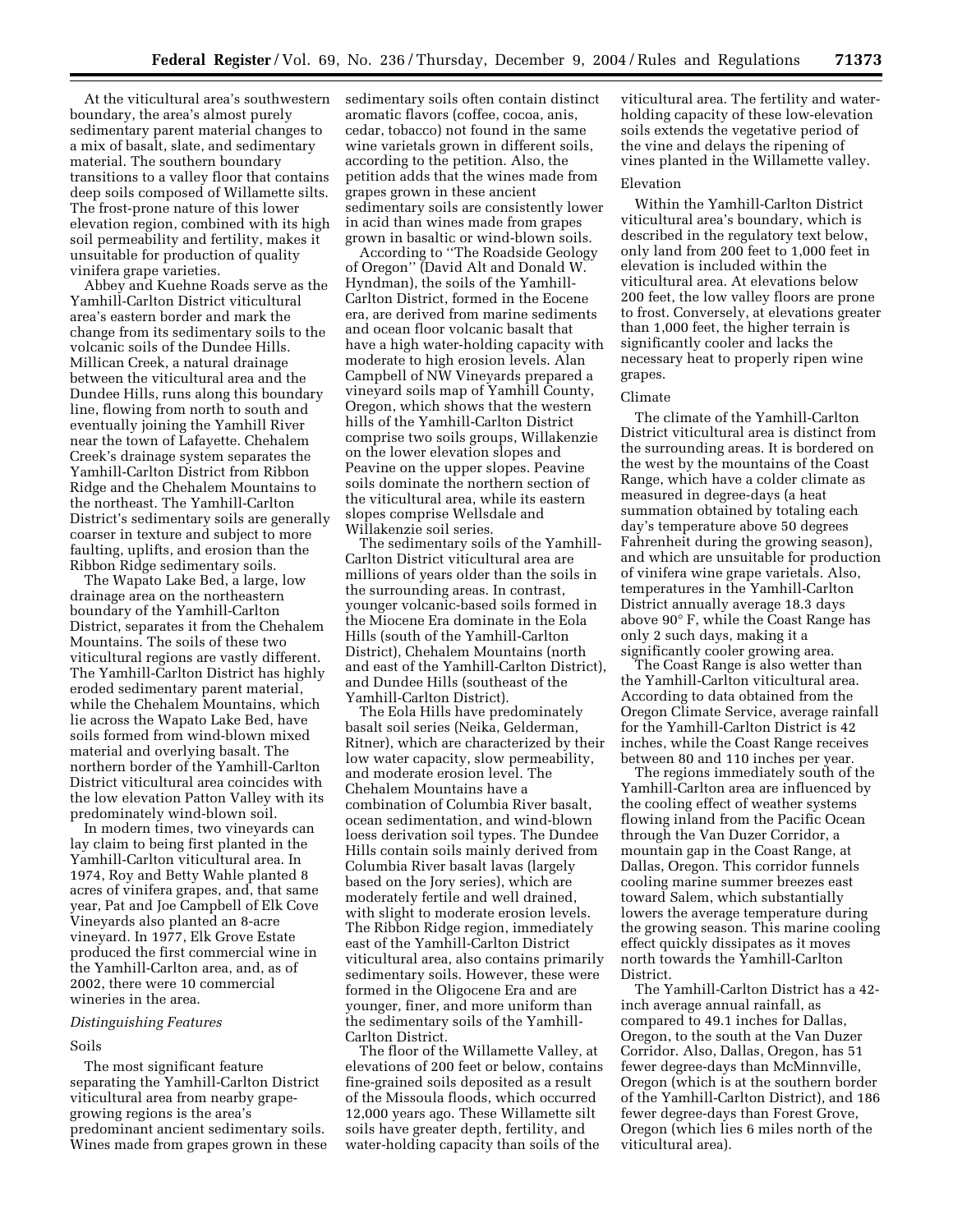The Patton Valley, a large, low area just north of the Yamhill-Carlton District, has an annual rainfall average difference of about 2 inches when compared with the Yamhill-Carlton District viticultural area. However, the 30-year average temperature data show the area north of Patton Valley to have 135 more degree-days than the Yamhill-Carlton District.

## *Boundary Description*

See the narrative boundary description of the viticultural area in the regulatory text published at the end of this notice.

## *Maps*

The petitioner(s) provided the required maps, and we list them below in the regulatory text.

### **Notice of Proposed Rulemaking**

TTB published a notice of proposed rulemaking regarding the establishment of the Yamhill-Carlton District viticultural area in the October 7, 2003, **Federal Register** as Notice No. 19 (68 FR 57845). In that notice, TTB requested comments by December 8, 2003, from all interested persons. We received one comment supporting the establishment of the Yamhill-Carlton District viticultural area.

After careful review, TTB finds that the evidence submitted with the petition supports the establishment of the proposed viticultural area. Therefore, under the authority of the Federal Alcohol Administration Act and part 4 of our regulations, we establish the ''Yamhill-Carlton District'' viticultural area in Oregon, effective 60 days from this document's publication date.

#### **Impact on Current Wine Labels**

Part 4 of the TTB regulations prohibits any label reference on a wine that indicates or implies an origin other than the wine's true place of origin. With the establishment of this viticultural area and its inclusion in part 9 of the TTB regulations, its name, ''Yamhill-Carlton District,'' is recognized as a name of viticultural significance. Consequently, wine bottlers using ''Yamhill-Carlton District'' in a brand name, including a trademark, or in another label reference as to the origin of the wine, must ensure that the product is eligible to use the viticultural area's name as an appellation of origin.

For a wine to be eligible to use as an appellation of origin the name of a viticultural area specified in part 9 of the TTB regulations, at least 85 percent of the grapes used to make the wine must have been grown within the area

represented by that name, and the wine must meet the other conditions listed in 27 CFR 4.25(e)(3). If the wine is not eligible to use the viticultural area name as an appellation of origin and that name appears in the brand name, then the label is not in compliance and the bottler must change the brand name and obtain approval of a new label. Similarly, if the viticultural area name appears in another reference on the label in a misleading manner, the bottler would have to obtain approval of a new label.

Different rules apply if a wine has a brand name containing a viticultural area name that was used as a brand name on a label approved before July 7, 1986. *See* 27 CFR 4.39(i)(2) for details.

### **Regulatory Analyses and Notices**

## *Regulatory Flexibility Act*

We certify that this regulation will not have a significant economic impact on a substantial number of small entities. This regulation imposes no new reporting, recordkeeping, or other administrative requirement. Any benefit derived from the use of a viticultural area name is the result of a proprietor's efforts and consumer acceptance of wines from that area. Therefore, no regulatory flexibility analysis is required.

## *Executive Order 12866*

This rule is not a significant regulatory action as defined by Executive Order 12866 (58 FR 51735). Therefore, it requires no regulatory assessment.

### **Drafting Information**

N.A. Sutton of the Regulations and Procedures Division drafted this document.

## **List of Subjects in 27 CFR Part 9**

Wine.

### **The Regulatory Amendment**

For the reasons discussed in the preamble, we amend 27 CFR, chapter 1, part 9 as follows:

## **PART 9—AMERICAN VITICULTURAL AREAS**

■ 1. The authority citation for part 9 continues to read as follows:

**Authority:** 27 U.S.C. 205.

#### **Subpart C—Approved American Viticultural Areas**

■ 2. Amend subpart C by adding § 9.183 to read as follows:

## **§ 9.183 Yamhill-Carlton District.**

(a) *Name*. The name of the viticultural area described in this section is ''Yamhill-Carlton District''.

(b) *Approved maps*. The appropriate maps for determining the boundary of the Yamhill-Carlton District viticultural area are eight 1:24,000 Scale U.S.G.S. topography maps. They are titled:

(1) Gaston Quadrangle, Oregon, 1956, revised 1992;

(2) Laurelwood Quadrangle, Oregon, 1956, revised 1992;

(3) Dundee Quadrangle, Oregon, 1956, revised 1993;

(4) Carlton Quadrangle, Oregon— Yamhill Co., 1957, revised 1992;

(5) Fairdale Quadrangle, Oregon-Yamhill Co., 1979;

(6) McMinnville Quadrangle, Oregon—Yamhill Co., 1957, revised 1992;

(7) Muddy Valley Quadrangle, Oregon—Yamhill Co., 1979, revised 1992; and

(8) Turner Creek Quadrangle, Oregon, 1979.

(c) *Boundary*. The Yamhill-Carlton District viticultural area is located in Yamhill and Washington Counties, Oregon, and is entirely within the Willamette Valley viticultural area. The Yamhill-Carlton District viticultural area is limited to lands at or above 200 feet in elevation and at or below 1,000 feet in elevation within its boundary, which is described as follows—

(1) The point of beginning is on the Gaston map in the village of Gaston at the intersection of Gaston Road East (E. Main Street within Gaston) and the 200 foot elevation line, approximately 225 feet west of State Route 47, section 49, T1S, R4W. From this beginning point, proceed southerly and then southeasterly about 8.15 miles along the meandering 200-foot elevation line (crossing to and from the Laurelwood map in sections 12 and 13, T2S, R4W, and then returning to the Laurelwood map) to the 200-foot elevation line's intersection with Spring Hill Road, section 58, T2S, R3W (Laurelwood Quadrangle); then

(2) Proceed south 1.1 miles on Spring Hill Road, which becomes North Valley Road at Laughlin Road, crossing onto the Dundee map, to the road's intersection with the 200-foot elevation line, section 30, T2S, R3W (Dundee Quadrangle); then

(3) Proceed northerly then southerly for approximately 5 miles along the 200 foot elevation line, crossing over to and back from the Laurelwood map, to the 200-foot elevation line's intersection with State Route 240, section 47, T3S, R3W (Dundee Quadrangle); then